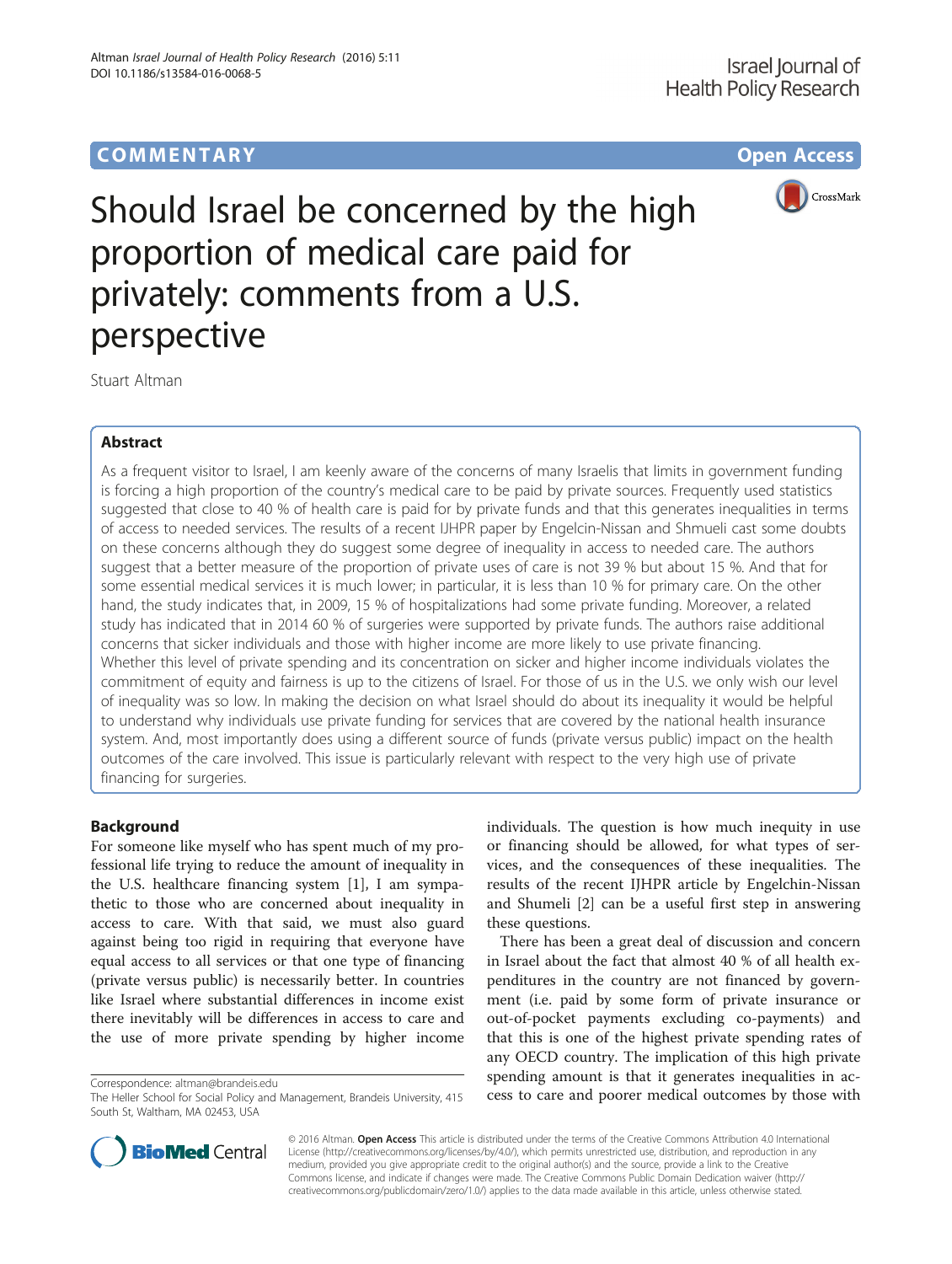limited incomes. The authors of this study believe, however, that this 40 % rate is misleadingly high. They suggest that a more meaningful measure in relation to these equity concerns is the proportion of expenditures of services included in the national package of benefits that have some private financing. Thus, services such as dental, mental health and nursing home care were excluded from their analysis. Given limitations with data availability the authors were required to focus on a "private services use rate" as defined as those covered services "used" by individuals that were not totally paid for by national health insurance sources (through the sick funds) as a proportion of all covered services "used". These include services that were financed in part through national health insurance and in part by private sources (but beyond the nominal co-payment levels for pharmaceuticals and visits to specialists).

For some purposes, a use proportion may be preferable to one which focuses on expenditures but I would be careful in comparing the 40 % private expenditure rate to the 15 % private use rate found by Engelchin-Nissan and Shmueli. As we know different medical procedures have very different costs and it is highly unlikely that the use rate would be similar to the expenditure rate. Nevertheless, I do believe the information generated in this study is a useful addition to the national debate on whether more private financing (or less government financing) generates inequalities in terms of uses of medical care and poorer outcomes for those that rely entirely on government funds. It would also be of interest to see how Israel would compare with other countries in terms of the "use" measure employed by Engelchin-Nissan and Shmueli.

What I found most positive about the results of the study is that it appears that the government financed Israeli health system does a good job in supporting basic health services like primary care. Under their definition, in 2009 private payments were involved in less than 10 % of primary care services used and exceed a 30 % use rate only for what many might consider less essential paramedical care. For example, some form of private financing is used to pay for 69 % of occupational services used and 51 % of speech therapy. It should be understood that these paramedical care services could be of value for patients who need them but not at the same level as those services covered by the national insurance system.

What is more troublesome about their findings is the 15 % private use rate for hospitalizations and the possibility that, as suggested by a related study [\[3](#page-2-0)], in 2014 23 % of hospitalizations and 60 % of surgeries used private funding, and that such private funding is more likely to be used by higher income and better educated patients. The authors too are concerned about these findings. They state "This (finding) obviously violates the principle that equally sick persons should enjoy equal care". (I must admit I have a problem with this definition of equity. Whether we should be concerned with what source of funds is used to pay for care should be related primarily to the type of care provided by the different sources and the differential in medical outcomes. It is possible that if all patients had to use public funding for all medical care it could lead to poorer quality care for all income groups. In other words, equity for what purpose?)

Of further concern to the authors is that those with chronic medical conditions are significantly more likely to use privately financed care. A question in my mind is whether this occurs because the publicly financed system is too restrictive or the population involved feels the need to seek additional or different services even when these services may not add substantially to the ultimate health outcomes. Again what is not measured in this study is whether those that use only public funded care receive less care or that the care they receive is poorer quality or leads to inferior health outcomes.

As an outsider, I do not think it is my purview to question how another society should pay for an important service such as healthcare. There are many good reasons for a healthcare system to rely on government generated funds. I also believe there may be good reasons for at least a portion of a country's healthcare services to be financed privately (given the need for other government supported services or to keep taxes lower) [\[1\]](#page-2-0).

Implicit in the paper is that the use of privately generated funds in Israel has grown too large and its use violates the principle of equity. This is a fair concern. Particularly if the growth in private funding is the result of government unduly restricting what it provides to support its health system. But just because some individuals use private financing doesn't mean they are necessarily getting better care. They may be using private funds for more convenient care or for other personal reasons. Even if they are receiving more care, it is also unclear whether it really helps them generate better health.

### **Conclusions**

The importance of the findings of this paper is to understand how the citizens of Israel are using their privately supported healthcare services. Here I think those who support the national health system should take some solace. For what most consider fundamental healthcare services the publically supported system seem to be doing an okay job. True non-government health spending in Israel is quite significant (39 %) but as the paper argues a more meaningful measure is that only 15 % of direct medical care used that is included in the national basket of covered services is paid for privately (excluding